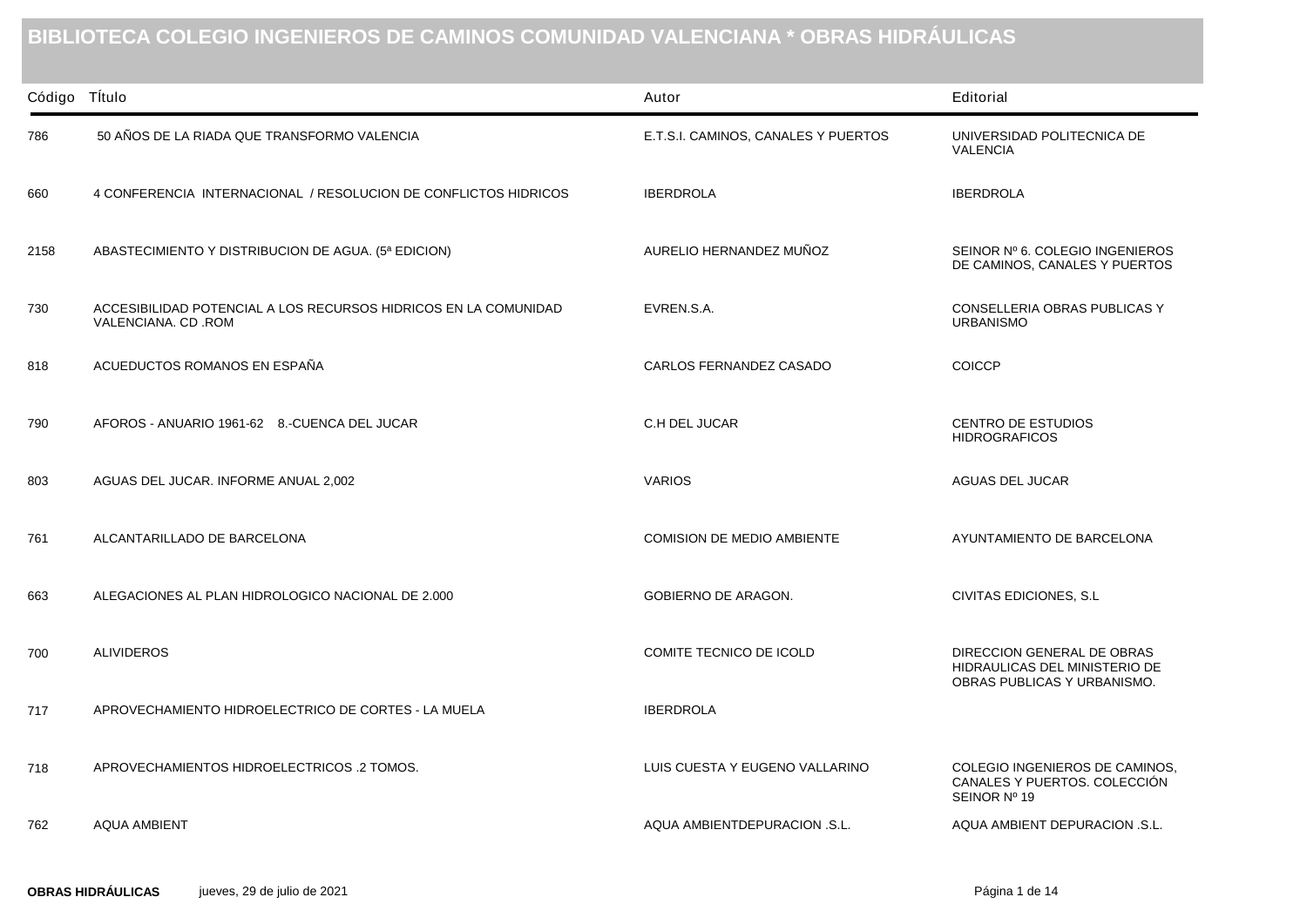| Código Título |                                                                                                                      | Autor                                                                                                                 | Editorial                                                                              |
|---------------|----------------------------------------------------------------------------------------------------------------------|-----------------------------------------------------------------------------------------------------------------------|----------------------------------------------------------------------------------------|
| 732           | ATLAS HIDROGEOLOGICO DE LA PROVINCIA DE CASTELLON                                                                    | INSTITUTO GEOLOGICO Y MINERO DE ESPAÑA                                                                                | EXCELENTISIMA DIPUTACION DE<br>CASTELLON                                               |
| 681           | AUSCULTACION DE PRESAS Y SUS CIMIENTOS                                                                               | COMITE SOBRE AUSCULTACION DE PRESAS Y<br><b>SUS CIMIENTOS</b>                                                         | MONOGRAFIAS 16, COLEGIO<br>INGENIEROS DE CAMINOS, CANALES<br>Y PUERTOS                 |
| 737           | CALCULO DE CAUDALES EN LAS REDES DE SANEAMIENTO                                                                      | FERNANDO CATALA MORENO                                                                                                | SEINOR Nº 5, COLEGIO INGENIEROS<br>DE CAMINOS, CANALES Y PUERTOS                       |
| 2187          | CALCULOS HIDRAULICOS DE OBRAS EN CUENCAS Y BARRANCOS URBANOS                                                         | JUAN EUSEBIO GONZALEZ FARIÑAS                                                                                         | CICCP. DEMARCACION DE SANTA<br><b>CRUZ DE TENERIFE</b>                                 |
| 690           | <b>CANALES HIDRAULICOS</b>                                                                                           | <b>JOSE LIRIA MONTAÑES</b>                                                                                            | COLEGIO INGENIEROS DE CAMINOS.<br>CANALES Y PUERTOS, COLECCION<br>SEINOR Nº 25         |
| 733           | CANALIZACIONES - FUNDICION DUCTIL 1986                                                                               | <b>FUNDITUBO S.A</b>                                                                                                  | <b>FUNDITUBO S.A</b>                                                                   |
| 751           | CATALEG EDAR 1993 - C.VALENCIANA                                                                                     | <b>G.VALENCIANA</b>                                                                                                   | <b>GENERALITAT VALENCIANA</b>                                                          |
| 796           | CATALOGO DE ACTUACIONES DEL PLAN DE DEFENSA FRENTE A INUNDACIONES EN<br>LA CUENCA DEL SEGURA. XX ANIVERSARIO         | CONFEDERACION HIDROGRAFICA DEL<br><b>SEGURA</b>                                                                       | MINISTERIO DE MEDIO AMBIENTE                                                           |
| 715           | CATEDRA GESFESA. IBERDROLA COMO EMPRESA TRACTORA DE LA SOSTENIBILIDAD<br>Y DE LA ECONOMIA EN LA COMUNIDAD VALENCIANA | <b>BOLINCHES</b>                                                                                                      | UPV                                                                                    |
| 656           | CONFEDERACION HIDROGRAFICA DEL JUCAR - PLAN HIDROGRAFICO                                                             | DIRECCION GENERAL DE OBRAS<br><b>HIDROGRAFICAS</b>                                                                    | MINISTERIO DE OBRAS PUBLICAS Y<br><b>TRANSPORTES</b>                                   |
| 2204          | CONFEDERACION HIDROGRAFICA DEL JUCAR. MEMORIA 2010                                                                   | CONFEDERACION HIDROGRAFICA DEL JUCAR                                                                                  | CONFEDERACION HIDROGRAFICA<br><b>DEL JUCAR</b>                                         |
| 657           | CONMEMORACION DEL 60 ANIVERSARIO DE LA CONFEDERACION HIDROGRAFICA DEL<br><b>JUCAR</b>                                | CONFEDERACION HIDROGRAFICA DEL JUCAR                                                                                  | CONFEDERACION HIDROGRAFICA<br>DEL JUCAR                                                |
| 813           | CURSO DE HEC-RAS / HEC-HMS                                                                                           | MIGUEL ANGEL EGUIBAR GALAN                                                                                            | <b>CICCP</b>                                                                           |
| 662           | CURSO PLANIFICACION TERRITORIAL Y DOMINIO PUBLICO HIDRAULICO                                                         | JOSE FRANCISCO MARTINEZ MAS, MIGUEL<br>POLO CEBELLAN, MANUEL TORAN BUSUTIL,<br>LUIS GARIJO ALONSO, JUAN TORRALBA RULL | COLEGIO DE INGENIEROS DE<br>CAMINOS, CANALES Y PUERTOS.<br><b>COMUNIDAD VALENCIANA</b> |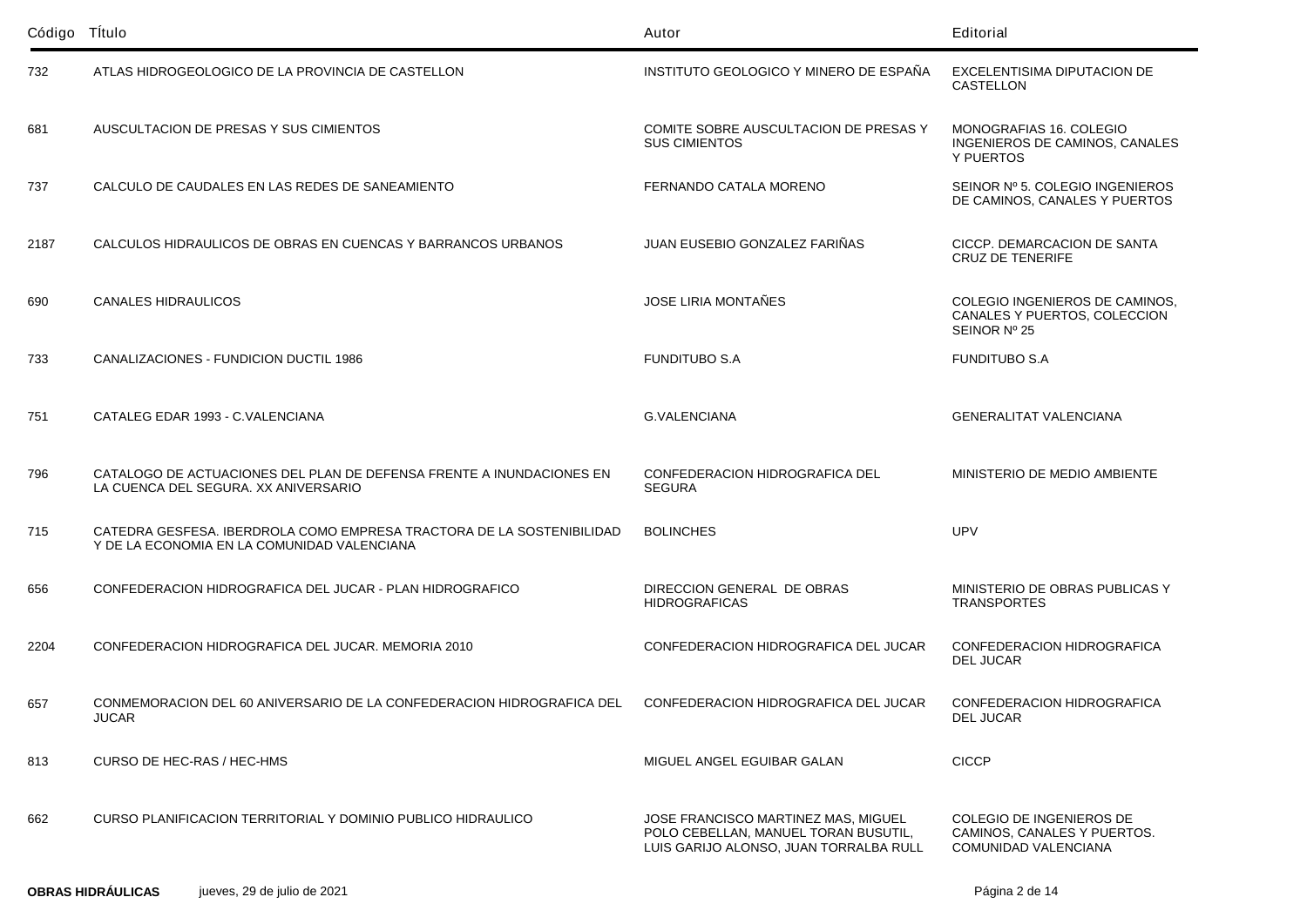| Código Título |                                                                                               | Autor                                                           | Editorial                                                                     |
|---------------|-----------------------------------------------------------------------------------------------|-----------------------------------------------------------------|-------------------------------------------------------------------------------|
| 695           | CURSO SOBRE CIMENTACION DE PRESAS - A.RECOMENDACIONES PREVIOS                                 | E.T.S DE INGENIEROS DE CAMINOS, CANALES<br><b>Y PUERTOS</b>     | U.POLITECNICA DE VALENCIA                                                     |
| 696           | CURSO SOBRE CIMENTACION DE PRESAS - B. DISEÑO Y CONSTRUCCION                                  | E.T.S DE INGENIEROS DE CAMINOS, CANALES<br>Y PUERTOS            | U.POLITECNICA DE VALENCIA                                                     |
| 697           | CURSO SOBRE CIMENTACION DE PRESAS - C.TEMAS COMPLEMENTARIOS                                   | E.T.S DE INGENIEROS DE CAMINOS, CANALES<br>Y PUERTOS            | <b>U.POLITECNICA DE VALENCIA</b>                                              |
| 775           | CURSO SOBRE SISTEMAS DE ELIMINACION DE AGUAS RESIDUALES EN LOCALIDADES<br><b>COSTERAS</b>     | COLEGIO INGENIEROS DE CAMINOS, CANALES<br>Y PUERTOS - LA CORUÑA | COLEGIO INGENIEROS DE CAMINOS,<br><b>CANALES Y PUERTOS</b>                    |
| 776           | CURSO SOBRE TRATAMIENTO DE AGUAS RESIDUALES Y EXPLOTACION DE<br><b>ESTACIONES DEPURADORAS</b> | <b>CEDEX</b>                                                    | M.O.P.T.M.A                                                                   |
| 713           | DAMS IN SPAIN                                                                                 | <b>VARIOS</b>                                                   | CICCPCOLECCION CIENCIAS 81                                                    |
| 785           | DELIMITACION DEL RIESGO DE INUNDACION A ESCALA REGIONAL EN LA<br>C.VALENCIANA//CD ROOM        | CONSELLERIA D'OBRE PUBLIQUES,<br>URBANISME I TRANSPORT          | <b>GENERALITAT VALENCIANA</b>                                                 |
| 669           | DEPOSITOS DE AGUA ELEVADOS                                                                    | RAFAEL ESCOLA - ANGEL AYARZA -<br><b>BERNARDO MARTIN</b>        | I.D.O.M                                                                       |
| 749           | DEPURACION DE AGUAS RESIDUALES EN PEQUEÑAS COMUNIDADES                                        | RAMON COLLADO LASA                                              | SEINOR Nº 12. COLEGIO INGENIEROS<br>DE CAMINOS, CANALES Y PUERTOS             |
| 774           | DEPURACION DE AGUAS RESIDUALES. MOPU                                                          | JOSE ANTONIO DIAZ LAZARO-CARRASCO                               | MINISTERIO DE OBRAS PUBLICAS Y<br><b>URBANISMO</b>                            |
| 763           | DEPURACION Y DESINFECCION DE AGUAS RESIDUALES                                                 | AURELIO HERNANDEZ MUÑOZ                                         | SEINOR Nº 9. COLEGIO INGENIEROS<br>DE CAMINOS, CANALES Y PUERTOS              |
| 740           | DEPURADORAS EN MADRID - TECNOLOGIA Y ARQUITECTURA INDUSTRIAL EN EL<br>CANAL DE ISABEL II      | ANTONIO SARABIA - MIGUEL ANGULO                                 | CANAL DE ISABEL II                                                            |
| 773           | DESALACION DE AGUAS                                                                           | <b>JUAN CARLOS IBRAHIM PERERA</b>                               | COLEGIO INGENIEROS DE CAMINOS,<br>CANALES Y PUERTOS. COLECCIÓN<br>SEINOR Nº23 |
| 706           | DESVIO DEL RIO DURANTE LA CONSTRUCCION DE LA PRESA                                            | COMITE ESPAÑOL DE GRANDES PRESAS                                | MONOGRAFIAS Nº 6. COLEGIO<br>INGENIEROS DE CAMINOS, CANALES<br>Y PUERTOS      |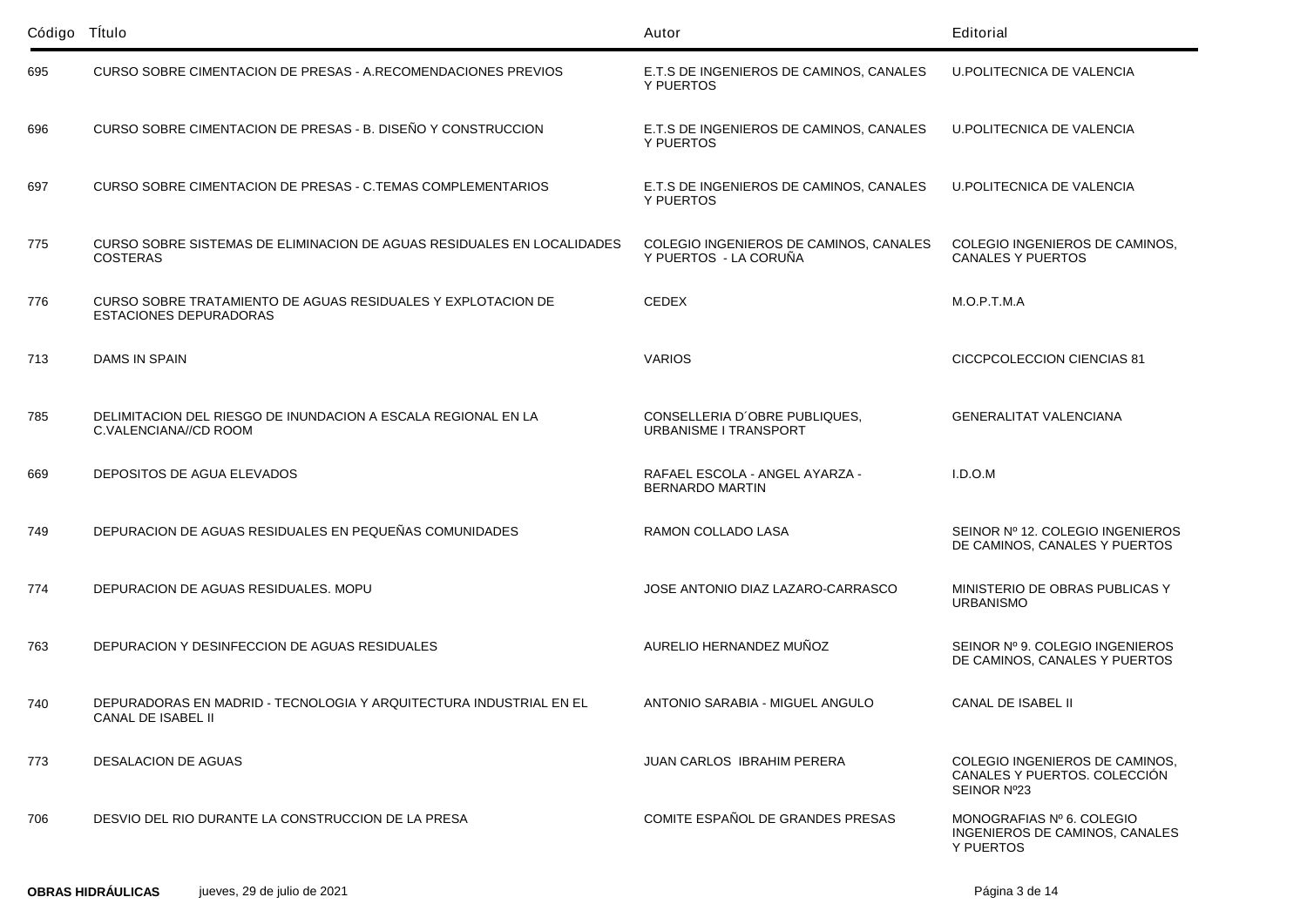| Código Título |                                                                                                                                    | Autor                                                                                       | Editorial                                                                                   |
|---------------|------------------------------------------------------------------------------------------------------------------------------------|---------------------------------------------------------------------------------------------|---------------------------------------------------------------------------------------------|
| 684           | DIAGNOSTICO DE DAÑOS Y REPARACION DE OBRAS HIDRAULICAS DE HORMIGON                                                                 | <b>VARIOS</b>                                                                               | MONOGRAFIAS Nº 19. COLEGIO<br>INGENIEROS DE CAMINOS, CANALES<br>Y PUERTOS                   |
| 805           | DOCUMENTOS INICIALES DEL NUEVO CICLO DE PLANIFICACION HIDROLOGICA                                                                  | CONFEDERACION HIDROGRAFICA DEL JUCAR                                                        | MINISTERIO DE MEDIO AMBIENTE                                                                |
| 710           | EFECTOS TERMICOS EN PRESAS Y EMBALSES                                                                                              | <b>VARIOS</b>                                                                               | COLEGIO INGENIEROS DE CAMINOS,<br><b>CANALES Y PUERTOS -</b><br>U.POLITECNICA DE CATALUÑA   |
| 649           | EL LIBRO DEL AGUA - GUIA DE LA NUEVA LEY DE AGUAS DE 8 AGOSTO 1985                                                                 | BOLETIN OFICIAL DEL ESTADO Nº 189 DE 8-8-<br>1985 PAGINA 25123 A 25135                      | MINISTERIO DE OBRAS PUBLICAS Y<br><b>URBANISMO</b>                                          |
| 770           | EL PATRIMONIO DEL AGUA, EN EL VALLE DE AYORA-COFRENTES                                                                             | <b>VARIOS</b>                                                                               | GENERALIDAD VALENCIANA                                                                      |
| 2291          | EL PATRIMONIO HIDRAULICO DE LA PROVINCIA DE ALICANTE. CATALOGO ILUSTRADO<br>DE MIL QUINIENTAS OBRAS Y ACTUACIONES                  | AGATA MARQUIEGUI SOLOAGA                                                                    | DIPUTACION DE ALICANTE                                                                      |
| 2224          | EL PLAN CONTRA INUNDACIONES DE ALICANTE Y SU AREA METROPOLITANA                                                                    | <b>JAVIER MACHI FELICI</b>                                                                  | <b>GENERALITAT VALENCIANA/ CICCP</b>                                                        |
| 794           | ENCAUZAMIENTO DEL RIO SEGURA                                                                                                       | CONFEDERACION HIDROGRAFICA DEL<br><b>SEGURA</b>                                             | M.O.P.T.M.A                                                                                 |
| 689           | ENVEJECIMIENTO DE PRESAS Y OBRAS COMPLEMENTARIAS.                                                                                  | COMITE DE ENVEJECIMIENTO DE PRESAS DE<br>LA " COMISION INTERNACIONAL DE GRANDES<br>PRESAS " | COMITE NACIONAL ESPAÑOL DE<br><b>GRANDES PRESAS</b>                                         |
| 693           | ESTADO DEL ARTE DE LAS PRESAS DE HORMIGON COMPACTADO CON RODILLO                                                                   | COMITE ESPAÑOL DE GRANDES PRESAS                                                            | COLEGIO INGENIEROS DE CAMINOS,<br><b>CANALES Y PUERTOS</b>                                  |
| 709           | ESTUDIO DEL FLUJO ESPACIALMENTE VARIADO EN ALIVIADEROS DE TRINCHERAS.                                                              | JUAN EUSEBIO GONZALEZ FARIÑAS.                                                              | COLEGIO INGENIEROS DE CAMINOS,<br>CANALES Y PUERTOS, DEMARCACION<br>SANTA CRUZ DE TENERIFE. |
| 708           | ESTUDIO EXPERIMENTAL DE OBRAS DE DISIPACION DE ENERGIA TIPO TRAMPOLIN.                                                             | JUAN EUSEBIO GONZALEZ FARIÑAS.                                                              | COLEGIO INGENIEROS DE CAMINOS.<br>CANALES Y PUERTOS. DEMARCACION<br>SANTA CRUZ DE TERERIFE. |
| 739           | ESTUDIO EXPERIMENTAL DE OBRAS DE TOMA DE AGUA TIPO TIROL                                                                           | JOSE EUSEBIO GONZALEZ FARIÑAS                                                               | C.I.C.C.P. DEMARCACION DE<br><b>TENERIFE</b>                                                |
| 808           | ESTUDIO GENERAL SOBRE LA DEMARCACION HIDROGRAFICA DEL JUCAR.<br>Documentos iniciales del nuevo ciclo de planificación hidrológica. | CONFEDERACION HIDROGRAFICA DEL JUCAR                                                        | MINISTERIO DE MEDIO AMBIENTE                                                                |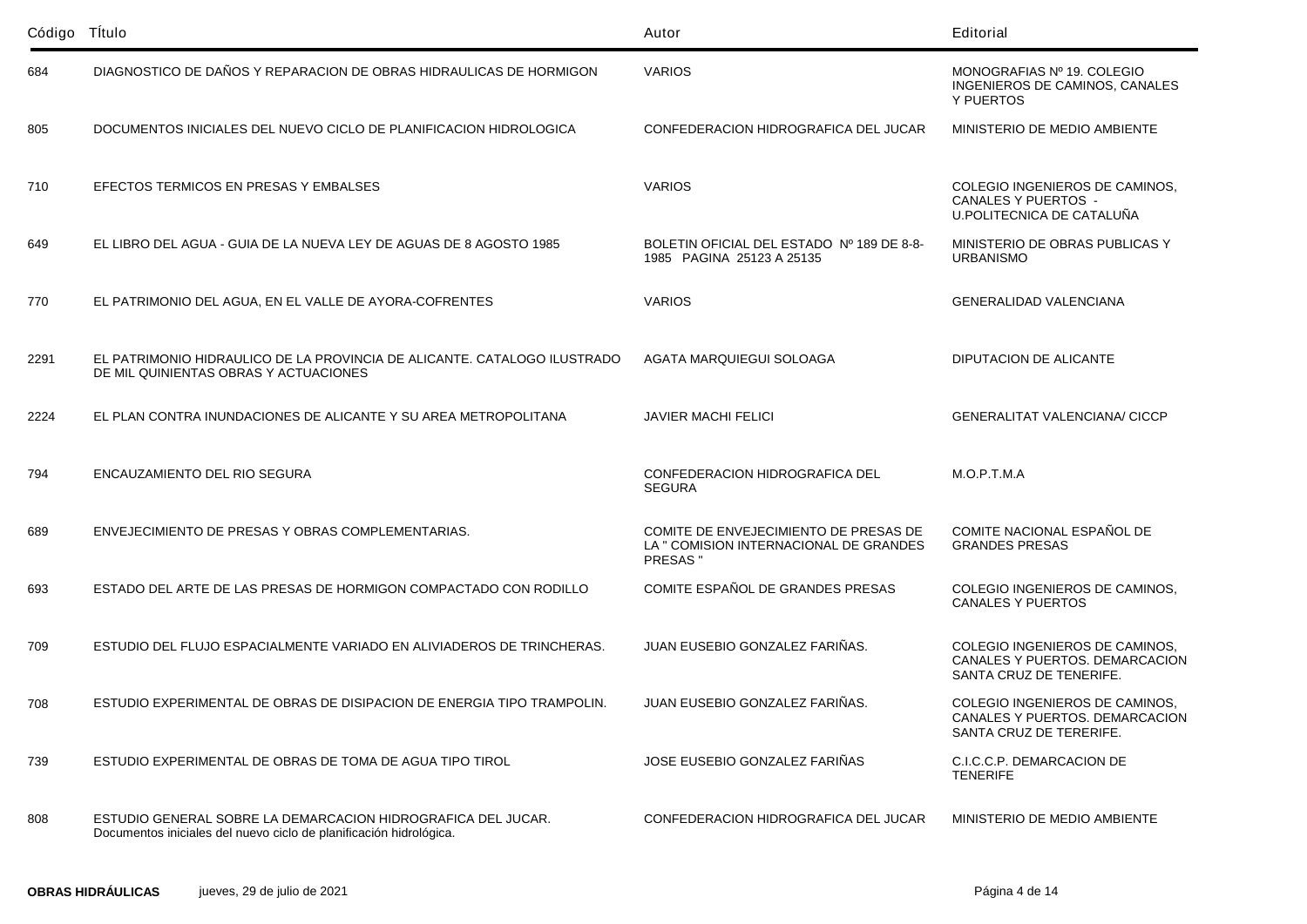| Código Título |                                                                                                           | Autor                                               | Editorial                                                                                       |
|---------------|-----------------------------------------------------------------------------------------------------------|-----------------------------------------------------|-------------------------------------------------------------------------------------------------|
| 789           | ESTUDIOS SOBRE INUNDACIONES - DESAGUE DE LA AUTOPISTA- A 7                                                | <b>CEDEX</b>                                        | M.O.P.U                                                                                         |
| 2328          | ESTUDIOS Y TANTEOS. ABASTECIMIENTO DE AGUAS. SALTOS DE AGUA                                               | EDUARDO GALLEGO RAMOS                               | EDITORIAL SAN FERNANDO                                                                          |
| 767           | EVALUACION DE PROYECTOS DE INVERSION EN REGADIOS - METODOLOGIA                                            | DIRECCION GENERAL DE OBRAS HIDRAULICAS              | MINISTERIO DE OBRAS PUBLICAS Y<br>URBANISMO 1º EDICION                                          |
| 2154          | <b>FOTOS DE PRESAS</b>                                                                                    | CONFEDERACION HIDROGRAFICA                          | CONFEDERACION HIDROGRAFICA                                                                      |
| 2427          | FUTURO DEL SECANO Y DE LOS TRASVASES                                                                      | JOSE FUSTER CENTELLES                               |                                                                                                 |
| 778           | GESTION DE AGUAS RESIDUALES EN EL SECTOR PRODUCTIVO.                                                      | VARIOS.                                             | COLEGIO INGENIEROS DE CAMINOS.<br>CANALES Y PUERTOS. DEMARCACION<br>DE LA COMUNIDAD VALENCIANA. |
| 738           | <b>GESTION DEL AGUA URBANA</b>                                                                            | DANIEL V. FERNANDEZ PEREZ                           | SEINOR Nº 14. COLEGIO INGENIEROS<br>DE CAMINOS, CANALES Y PUERTOS                               |
| 2170          | GUIA TECNICA SOBRE DEPOSITOS PARA ABASTECIMIENTO DE AGUA POTABLE                                          | MINISTERIO DE FOMENTO                               | MINISTERIO DE FOMENTO                                                                           |
| 674           | Guías técnicas de seguridad de presas. AVENIDA DE PROYECTO                                                | COMITÉ NACIONAL DE GRANDES PRESAS                   | C.I.C.C.P. y Comité Nacional Español de<br><b>Grandes Presas</b>                                |
| 675           | GUIAS TECNICAS DE SEGURIDAD DE PRESAS. ALIVIADEROS Y DESAGUES.                                            | COMITÉ NACIONAL DE GRANDES PRESAS                   | C.I.C.C.P. y Comité Nacional Español de<br><b>Grandes Presas</b>                                |
| 664           | GUIAS TECNICAS DE SEGURIDAD DE PRESAS. AUSCULTACION DE LAS PRESAS Y SUS<br>CIMIENTOS.                     | <b>COMITE DE AUSCULTACION</b>                       | COLEGIO INGENIEROS DE CAMINOS,<br>CANALES Y PUERTOS Y COMITE<br>NACIONAL DE GRANDES PRESAS.     |
| 677           | GUIAS TECNICAS DE SEGURIDAD DE PRESAS. CONSTRUCCION DE PRESAS Y<br>CONTROL DE CALIDAD                     | COMITÉ NACIONAL ESPAÑOL DE GRANDES<br>PRESAS        | <b>CICCP</b>                                                                                    |
| 712           | GUIAS TECNICAS DE SEGURIDAD DE PRESAS. CRITERIOS PARA PROYECTOS DE<br>PRESAS Y SUS OBRAS ANEJAS. TOMO 1   | COMITE NACIONAL ESPAÑOL DE GRANDES<br><b>PRESAS</b> | COLEGIO INGENIEROS DE CAMINOS,<br>CANALES Y PUERTOS                                             |
| 676           | GUIAS TECNICAS DE SEGURIDAD DE PRESAS. ESTUDIOSO GEOLOGICO-<br>GEOTECNICOS Y DE PROSPECCION DE MATERIALES | COMITÉ NACIONAL ESPAÑOL DE GRANDES<br><b>PRESAS</b> | <b>CICCP</b>                                                                                    |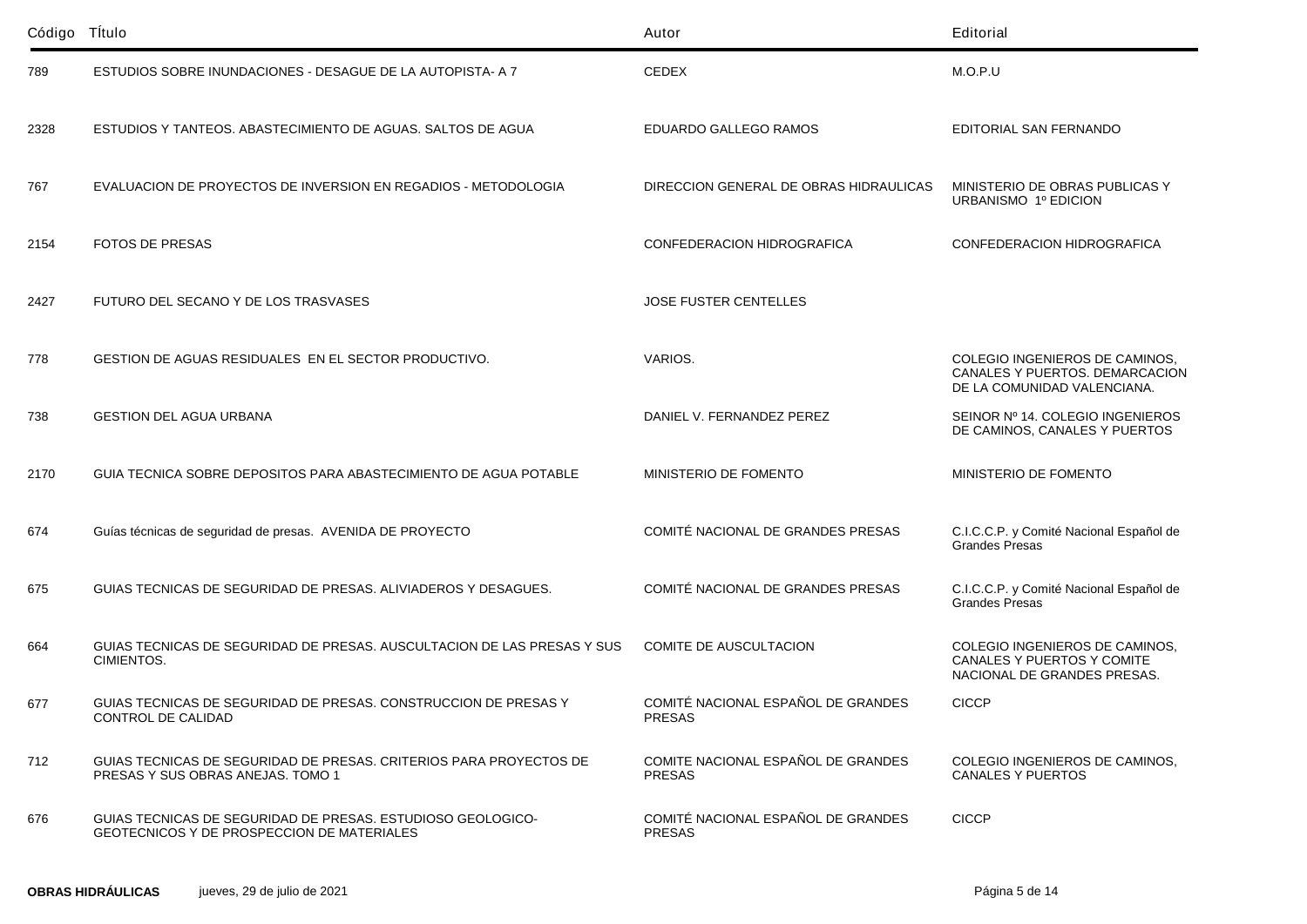| Código Título |                                                                                              | Autor                                                            | Editorial                                                                                  |
|---------------|----------------------------------------------------------------------------------------------|------------------------------------------------------------------|--------------------------------------------------------------------------------------------|
| 672           | GUIAS TECNICAS DE SEGURIDAD DE PRESAS. SEGURIDAD DE PRESAS                                   | <b>VARIOS</b>                                                    | C.I.C.C.P. Y COMITE NACIONAL<br>ESPAÑOL DE GRANES PRESAS                                   |
| 716           | HIDROELECTRICA ESPAÑOLA 1982-83                                                              | <b>VARIOS</b>                                                    | HIDROELECTRICA ESPAÑOLA                                                                    |
| 811           | I JORNADAS DE INGENIERIA FLUVIAL.                                                            | DIRECTOR: JUAN FRANCISCO FERNANDEZ<br>BONO.                      | COLEGIO INGENIEROS DE CAMINOS,<br>CANALES Y PUERTOS. DEMARCACION<br>COMUNIDAD VALENCIANA.  |
| 812           | II JORNADAS INGENIERIA FLUVIAL                                                               | <b>VARIOS</b>                                                    | COLEGIO INGENIEROS DE CAMINOS,<br><b>CANALES Y PUERTOS</b>                                 |
| 755           | II JORNADAS TECNICAS SOBRE DEPURACION DE AGUAS RESIDUALES                                    | <b>VARIOS</b>                                                    | COLEGIO INGENIEROS DE CAMINOS,<br>CANALES Y PUERTOS, DEM.<br><b>VALENCIA Y GENERALITAT</b> |
| 804           | INDICES DE ALTERACION HIDROLOGICA EN ECOSISTEMAS FLUVIALES                                   | C. MARTINEZ SANTA MARIA Y J.A. FERNANDEZ<br><b>YUSTE</b>         | Mº DE FOMENTO Y MEDIO AMBIENTE                                                             |
| 787           | INFORME PRIMERO SOBRE LAS INUNDACIONES DEL RIO JUCAR Y LA DESTRUCCION<br>DE LA PRESA DE TOUS | COMITE NACIONAL ESPAÑOL DE GRANDES<br><b>PRESAS</b>              | C.I.G.P                                                                                    |
| 748           | INGENIERIA DEL AGUA. SEGUNDA EDICION. NORMAS UNE-EN                                          | <b>AENOR</b>                                                     | <b>AENOR</b>                                                                               |
| 772           | INSTALACIONES DEPURADORAS Y DE VERTIDO DE AGUAS RESIDUALES AL MAR                            | DIRECCION GENERAL DE PUERTOS Y<br>SEÑALES MARITIMAS              | MINISTERIO DE OBRAS PUBLICAS Y<br><b>URBANISMO</b>                                         |
| 671           | INSTRUCCION PARA EL PROYECTO, CONSTRUCCION Y EXPLOTACION DE GRANDES<br><b>PRESAS</b>         | DIRECCION GENERAL DE OBRAS HIDRAULICAS                           | MINISTERIO DE OBRAS PUBLICAS                                                               |
| 766           | INUNDACIONES Y REDES DE DRENAJE URBANO                                                       | JOSE DOLZ RIPOLLES - MANUEL VALENTIN -<br>JUAN PEDRO MARTIN VIDE | COLEGIO INGENIEROS DE CAMINOS.<br>CANALES Y PUERTOS - CATALUÑA                             |
| 780           | JORNADA TECNICA SOBRE DESALACION                                                             | <b>MIGUEL TORRES Y OTROS</b>                                     | CICCP COMUNIDAD VALENCIANA                                                                 |
| 2157          | JORNADA TECNICA SOBRE PERFORACION HORIZONTAL DIRIGIDA                                        | <b>RESTITUBO</b>                                                 | CICCP. VALENCIA.                                                                           |
| 2174          | JORNADA TECNICA SOBRE TIPOLOGIA, EVALUACION Y GESTION DE RIESGOS DE<br><b>INUNDACION</b>     | <b>VARIOS</b>                                                    | CICCP. VALENCIA                                                                            |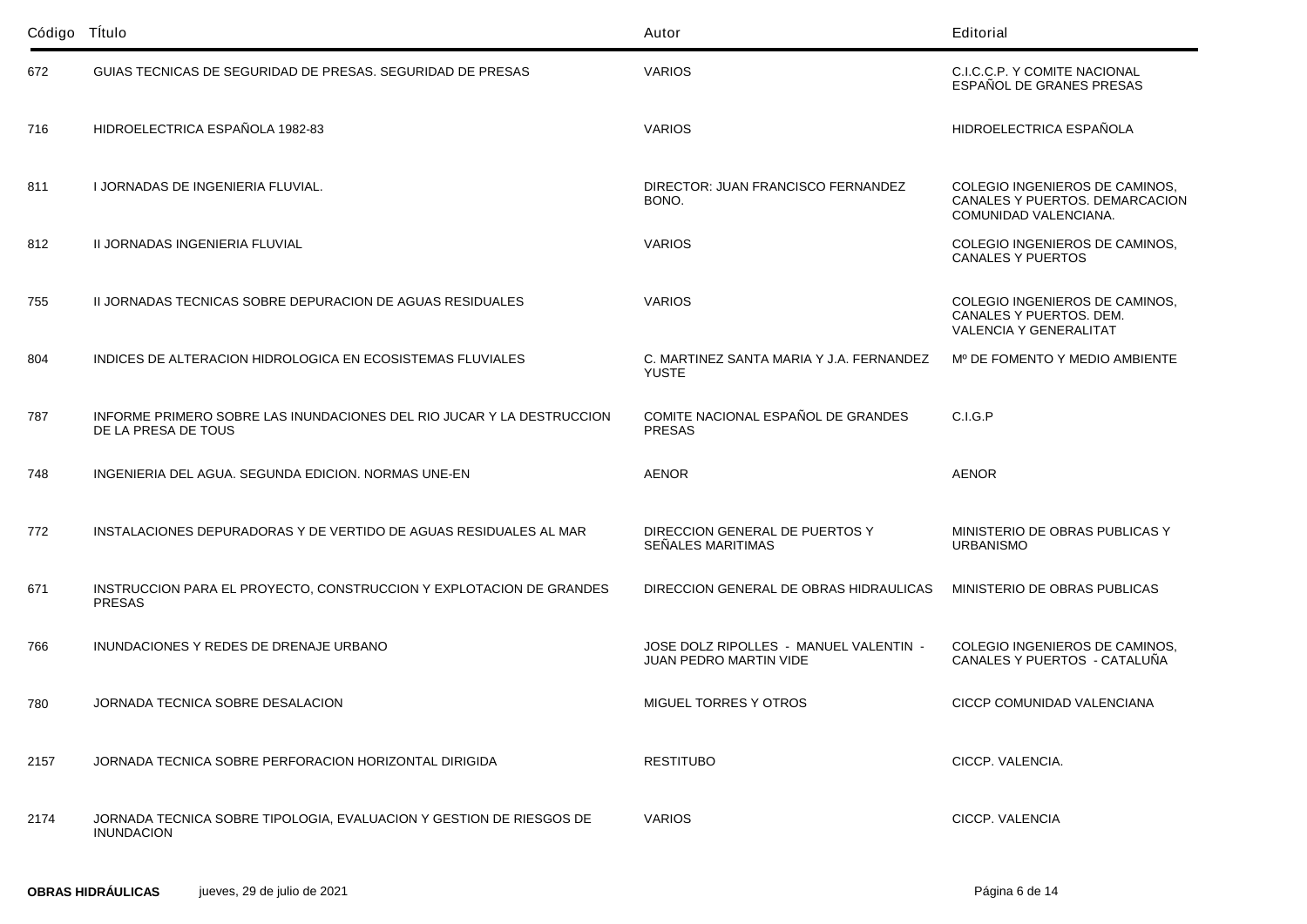| Código Título |                                                                                                                      | Autor                                                          | Editorial                                                                               |
|---------------|----------------------------------------------------------------------------------------------------------------------|----------------------------------------------------------------|-----------------------------------------------------------------------------------------|
| 2156          | JORNADA TECNICA: NOVEDADES TECNICAS Y NUEVAS APLICACIONES DE LA<br>FUNDICION DUCTIL EN CONDUCCIONES DE AGUA.         | <b>VARIOS</b>                                                  | <b>CONSTRUTEC</b>                                                                       |
| 801           | JORNADAS REVESTIMIENTOS EN CAUCES CON GEOCELDAS                                                                      | <b>VARIOS</b>                                                  | DEMARCACION DE VALENCIA DEL<br><b>COICCP</b>                                            |
| 777           | JORNADAS SOBRE "INSTRUCCION PARA EL PROYECTO DE CONDUCCIONES DE<br>VERTIDOS DESDE TIERRA AL MAR"                     | B.O.E. Nº 178, 27/JULIO/1993, CEDEX                            | M.O.P.T.M.A - DIRECCION GENERAL<br>DE COSTAS                                            |
| 754           | JORNADAS SOBRE DEPURACION DE AGUAS RESIDUALES                                                                        | <b>VARIOS</b>                                                  | EGEVASA - COLEGIO INGENIEROS DE<br>CAMINOS, CANALES Y PUERTOS -<br><b>VALENCIA</b>      |
| 753           | JORNADAS SOBRE LA DEPURACION DE AGUAS RESIDUALES EN PEQUEÑOS Y<br><b>MEDINOS MUNICIPIOS</b>                          | COLEGIO INGENIEROS DE CAMINOS, CANALES<br>Y PUERTOS - VALENCIA | DIPUTACION PROVINCIAL DE<br><b>VALENCIA</b>                                             |
| 792           | JORNADAS TECNICAS ESTUDIOS DE INUNDABILIDAD                                                                          | VICENTE FULLANA SERRA                                          | DEMARCACION DE VALENCIA DEL<br><b>COICCP</b>                                            |
| 815           | JOSE TORAN, UN INGENIERO INSOLITO, JOSE TORAN, UN INGENIERO HIDRAULICO.<br>REFLEXIONES SOBRE EL AGUA EN EL SIGLO XXI | MARIANO PALANCAR PENELLA                                       |                                                                                         |
| 688           | JUNTAS Y ARMADURAS DE RETRACCION Y TEMPERAT.EN CAN.DE HORMIGON                                                       | <b>JOSE CALAVERA RUIZ</b>                                      | <b>INTEMAC</b>                                                                          |
| 2292          | LA PRESA DE TOUS. INGENIERIA, SEGURIDAD Y DESARROLLO EN LA RIBERA DEL<br><b>JUCAR</b>                                | JOSE LUIS UTRILLAS SERRANO                                     | <b>CONFEDERACION HIDROGRAFICA</b><br><b>DEL JUCAR</b>                                   |
| 784           | LA RIADA DEL JUCAR - CUADERNOS DE GEOGRAFIA - OCTUBRE 1982                                                           | FACULTAD DE GEOGRAFIA E HISTORIA                               | UNIVERSIDAD POLITECNICA DE<br><b>VALENCIA</b>                                           |
| 756           | LA VERDAD SOBRE LOS SISTEMAS DE SANEAMIENTO ¿PLASTICO U HORMIGON<br>PREFABRICADO?                                    | ROBERTO SANCHEZ TRUJILLO Y OTROS                               | <b>ANDECE</b>                                                                           |
| 720           | LAS AGUAS SUBTERRANEAS EN ESPAÑA, PRESENTE Y FUTURO                                                                  | ASOCIACION NACIONAL DE INGENIEROS DE<br>MINAS                  | A.N. DE INGENIEROS DE MINAS                                                             |
| 650           | LAS DIRECTRICES DE UNA POLITICA HIDRAULICA Y LOS RIESGOS DE LEVANTE                                                  | MANUEL LORENZO PARDO                                           | CONSEJERIA DE POLITICA<br>TERRITORIAL Y OBRAS PUBLICAS DE<br>LA COMUNUNIDAD AUTONOMA DE |
| 729           | LAS PRECIPITACIONES MAXIMAS EN 24 HORAS Y SUS PERIODOS DE RETORNO EN<br>ESPAÑA. UN ESTUDIO POR REGIONES, VOLUMEN 0   | <b>VARIOS</b>                                                  | MINISTERIO DE MEDIO AMBIENTE.<br>DIR. GENERAL DEL INSTITUTO DE<br><b>METEOROLOGIA</b>   |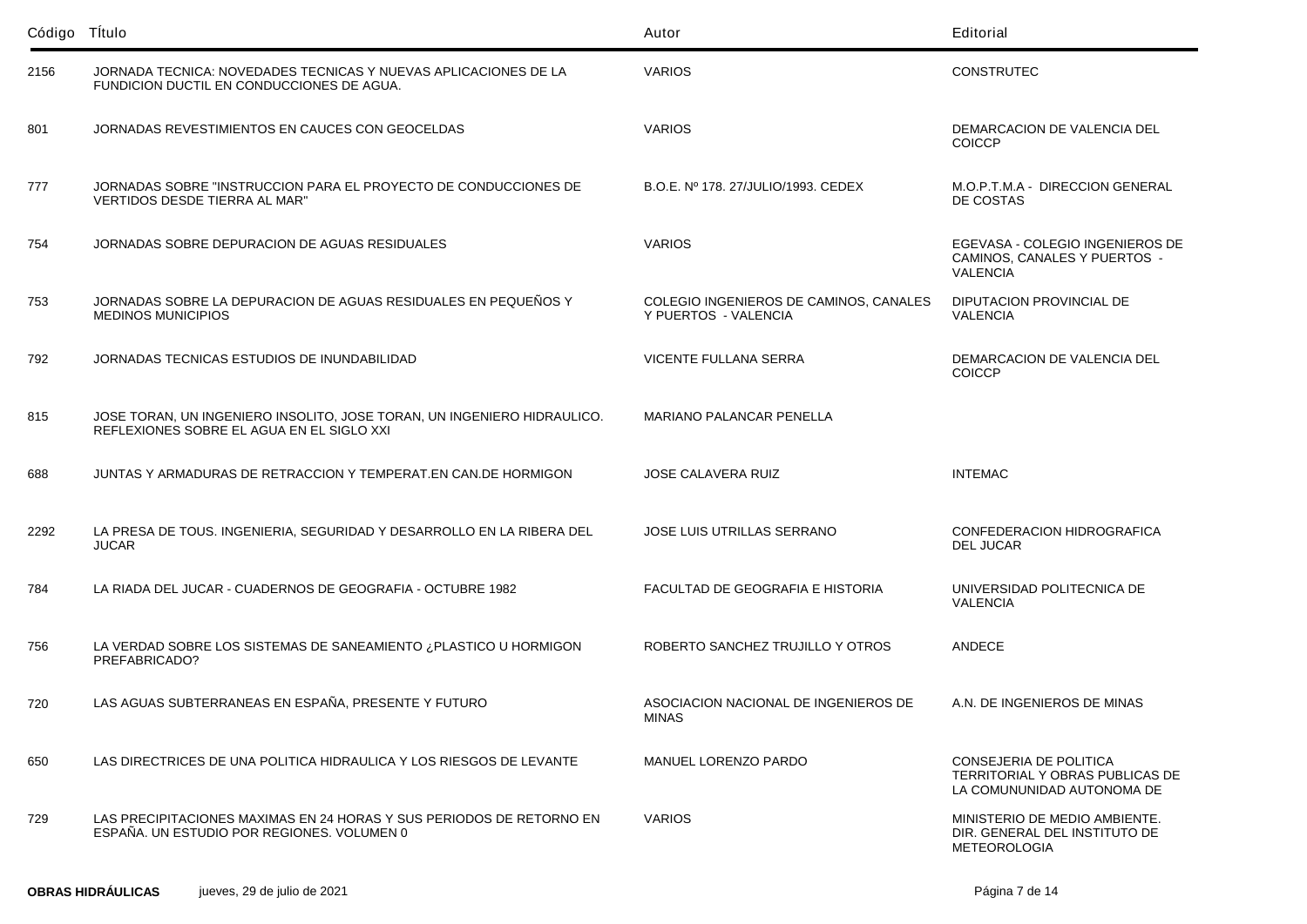| Código Título |                                                                                             | Autor                                                        | Editorial                                                                                    |
|---------------|---------------------------------------------------------------------------------------------|--------------------------------------------------------------|----------------------------------------------------------------------------------------------|
| 714           | LAS PRESAS EN ESPAÑA                                                                        | LUIS BERGA CASAFONT Y OTROS                                  | C.I.C.C.P.                                                                                   |
| 771           | LEY 2/1992 DE 26 DE MARZO SANEAMIENTO DE LAS AGUAS RESIDUALES DE LA<br>COMUNIDAD VALENCIANA | PRESIDENCIA DE LA GENERALITAT                                | DIARIO OFICIAL DE LA GENERALITAT<br><b>VALENCIANA</b>                                        |
| 647           | LEY DE AGUAS DE 13 JUNIO DE 1879                                                            | BOLETIN OFICIAL DEL ESTADO MADRID 1968                       | GABINETE JURIDICO DEL B.O.E 3º<br><b>EDICION</b>                                             |
| 661           | LIBRO BLANCO DEL AGUA EN ESPAÑA / SINTESIS /                                                | SECRETARIA DE ESTADO DE AGUAS Y COSTAS                       | MINISTERIO DE MEDIO AMBIENTE                                                                 |
| 646           | LIBRO BLANCO DEL AGUA EN ESPAÑA / TOMOS I Y II                                              | SECRETARIA DE ESTADO DE AGUAS Y COSTAS                       | MINISTERIO DE MEDIO AMBIENTE Y<br><b>CEDEX</b>                                               |
| 651           | LIBRO BLANCO DEL AGUA EN LA C.VALENCIANA                                                    | <b>D.G D'OBRES PUBLIQUES</b>                                 | <b>GENERALITAT VALENCIANA</b>                                                                |
| 707           | LOS CIMIENTOS DE PRESAS EN MACIZOS ROCOSOS                                                  | COMITE ESPAÑOL DE GRANDES PRESAS                             | MONOGRAFIAS Nº 15. COLEGIO<br>INGENIEROS DE CAMINOS, CANALES<br>Y PUERTOS                    |
| 810           | LOS PROBLEMAS DEL AGUA - SEMINARIO CIENCIAS Y TECNOLOGIA DEL AGUA                           | <b>VARIOS</b>                                                | <b>IBERDROLA</b>                                                                             |
| 797           | LOS RIOS NAVARROS Y SUS CRECIDAS                                                            | <b>F.J.GALAN SARALUCE</b>                                    | COLEGIO INGENIEROS DE CAMINOS,<br><b>CANALES Y PUERTOS</b>                                   |
| 769           | LOS SISTEMAS DE REGADIO EN LA COSTERA, PAISAJE Y PATRIMONIO                                 | <b>VARIOS</b>                                                | <b>GENERALIDAD VALENCIANA</b>                                                                |
| 768           | MANUAL DE RIEGO COLECTIVO POR ASPERSION                                                     | C.BORNAL                                                     | VERSION CASTELLANA POR J.A.<br>ORTIZ - F.DE URRUTIA - MINISTERIO<br>DE OBRAS PUBLICAS Y URB. |
| 679           | MANUAL DEL VIGILANTE DE LA PRESA                                                            | DIRECCION GENERAL DE OBRAS HIDRAULICAS                       | MINISTERIO DE OBRAS PUBLICAS Y<br><b>TRANSPORTES</b>                                         |
| 727           | MANUAL GENERAL DE URALITA - OBRA CIVIL - TOMO I Y II                                        | DEPARTAMENTOS TECNICOS DE URALITA S.A                        | PARANINFO S.A                                                                                |
| 2306          | MANUAL SANEAMIENTO URALITA. SISTEMAS DE CALIDAD EN SANEAMIENTO DE<br>AGUAS                  | AURELIO HERNANDEZ MUÑOZ. AURELIO<br><b>HERNANDEZ LEHMANN</b> | <b>THOMSON PARANINFO</b>                                                                     |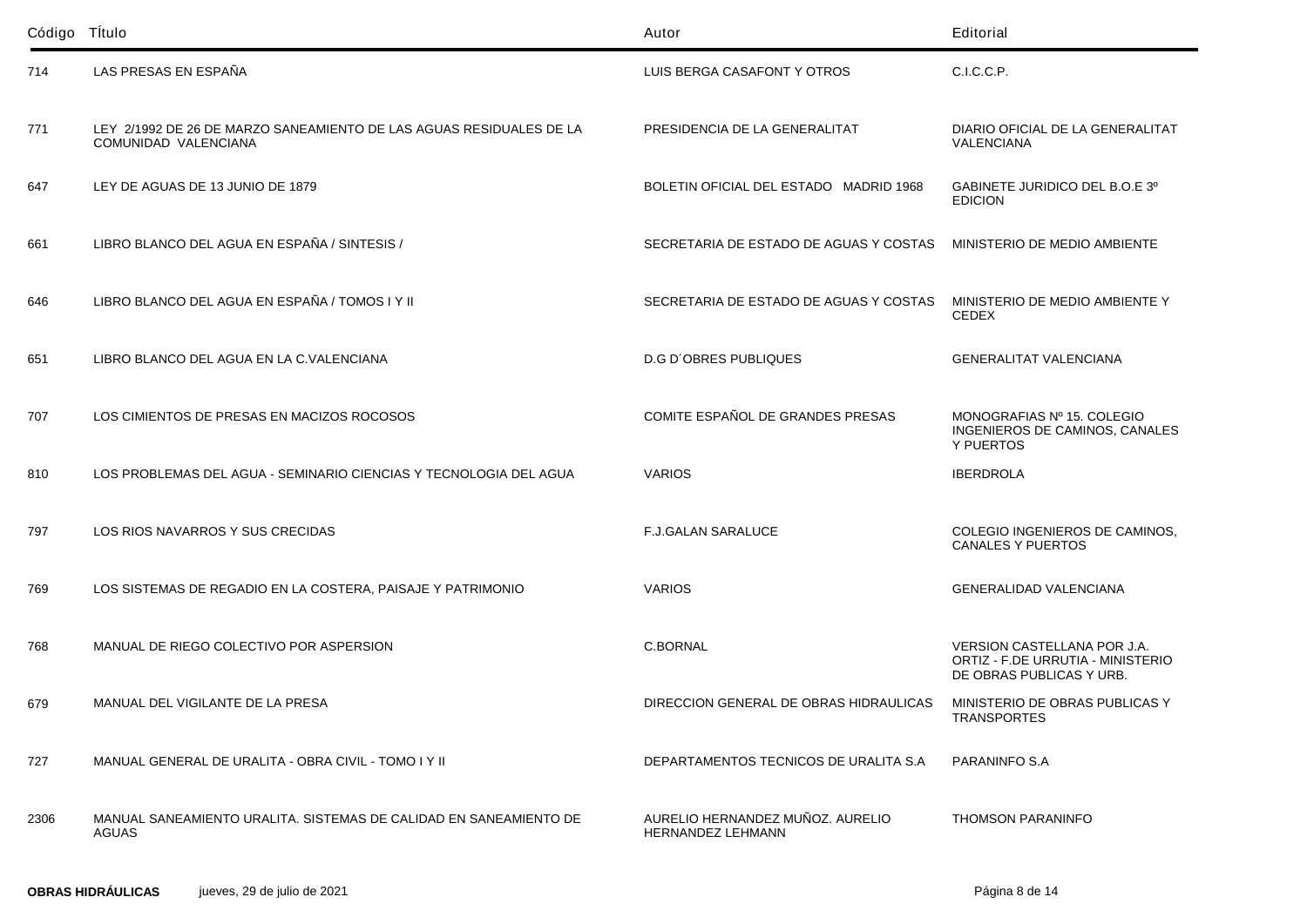| Código Título |                                                                                                                                                                            | Autor                                                            | Editorial                                                             |
|---------------|----------------------------------------------------------------------------------------------------------------------------------------------------------------------------|------------------------------------------------------------------|-----------------------------------------------------------------------|
| 724           | MANUAL TECNICO. CONDUCCIONES DE PVC                                                                                                                                        | <b>ASETUB</b>                                                    | <b>ASETUB</b>                                                         |
| 652           | <b>MAPA DEL AGUA - ALICANTE</b>                                                                                                                                            | <b>VARIOS</b>                                                    | DIPUTACION PROVINCIAL DE<br><b>ALICANTE</b>                           |
| 694           | MAPAS DE EMBALSES 1984 - RELACION ALFABETICA Y USOS RECREATIVOS                                                                                                            | DIRECCION GENERAL DE OBRAS HIDRAULICAS                           | MINISTERIO DE OBRAS PUBLICAS Y<br><b>URBANISMO</b>                    |
| 686           | MATERIALES DE ROCA PARA PRESAS DE ESCOLLERA                                                                                                                                | COMITE DE MATERIALES PARA PRESAS DE<br><b>MATERIALES SUELTOS</b> | COLEGIO INGENIEROS DE CAMINOS,<br><b>CANALES Y PUERTOS</b>            |
| 728           | MAXIMAS LLUVIAS DIARIAS EN LA ESPAÑA PENINSULAR                                                                                                                            | <b>VARIOS</b>                                                    | MINISTERIO DE FOMENTO.<br>DIRECCION GENERAL DE<br>CARRETERAS.         |
| 685           | MEJORAS EN LA AUSCULTACION DE PRESAS EXISTENTES                                                                                                                            | COMITE SOBRE AUSCULTACION DE PRESAS                              | COLEGIO INGENIEROS DE CAMINOS,<br><b>CANALES Y PUERTOS</b>            |
| 2203          | MEMORIA DEL 75 ANIVERSARIO. CONFEDERACION HIDROGRAFICA DEL JUCAR.<br>ACTIVIDADES DESARROLLADAS EN VALENCIA, TERUEL, ALBACETE, CUENCA Y<br>ALBALAT DE LA RIBERA (2010-2011) | CONFEDERACION HIDROGRAFICA DEL JUCAR                             | CONFEDERACION HIDROGRAFICA<br><b>DEL JUCAR</b>                        |
| 783           | METODOLOGIA PARA EVALUACION PROYECTOS DE INVERSION EN DEFENSA<br>CONTRA LAS AVENIDAS Y EN ENCUZAMIENT                                                                      | DIRECCION GENERAL DE OBRAS HIDRAULICAS                           | MINISTERIO DE OBRAS PUBLICAS Y<br>URBANISMO 1º EDICION                |
| 680           | METODOS CONVENCIONALES DE CONSTRUCCION DE PRESAS                                                                                                                           | COMITE ESPAÑOL DE GRANDES PRESAS                                 | MONOGRAIFAS 9. COLEGIO<br>INGENIEROS DE CAMINOS, CANALES<br>Y PUERTOS |
| 760           | MICROBIOLOGIA DE LA DEPURACION MEDIANTE FANGOS ACTIVADOS                                                                                                                   | <b>EGEVASA</b>                                                   | DIPUTACION DE VALENCIA                                                |
| 2188          | MODELIZACION FISICA DE DISIPADORES DE ENERGIA PARA ENCAUZAMIENTO DE<br>BARRANCOS.                                                                                          | JUAN EUSEBIO GONZALEZ FARIÑAS                                    | CICCP. DEMARCACION DE SANTA<br><b>CRUZ DE TENERIFE</b>                |
| 742           | MODELO DE PLIEGO DE BASES TECNICAS PARA CONCURSOS DE PROYECTO Y<br>EJECUCION DE OBRAS DE ESTACIONES DEPURADAS DE AGUAS RESIDUALES                                          | MINISTERIO DE OBRAS PUBLICAS                                     | <b>CENTRO DE ESTUDIOS</b><br><b>HIDROGRAFICOS</b>                     |
| 682           | MODELOS DE FISURACION DE PRESAS DE HORMIGON                                                                                                                                | <b>CARLOS MARCO GARCIA</b>                                       | SEINOR Nº 15. COLEGIO INGENIEROS<br>DE CAMINOS, CANALES Y PUERTOS     |
| 722           | NIA-NORMAS BASICAS PARA LAS INSTALACIONES INTERIORES DE SUMINISTRO DE<br>AGUA                                                                                              | <b>LITEAM</b>                                                    | <b>LITEAM</b>                                                         |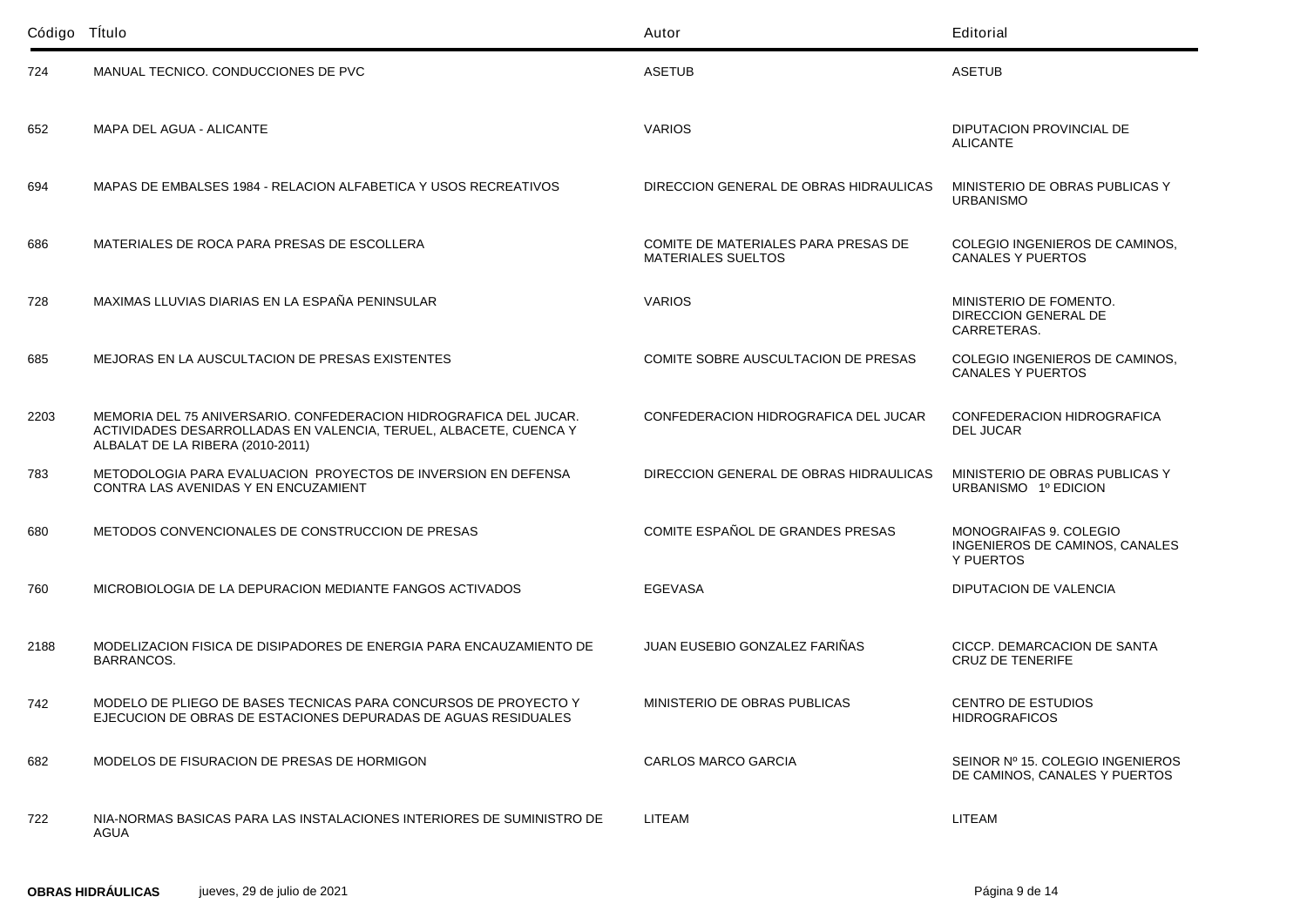| Código Título |                                                                                                         | Autor                                           | Editorial                                                                                         |
|---------------|---------------------------------------------------------------------------------------------------------|-------------------------------------------------|---------------------------------------------------------------------------------------------------|
| 743           | NORMALIZACION DE LOS ELEMENTOS DE SANEAMIENTO DE LA CIUDAD DE<br>VALENCIA - MENORCA - TOMO I            | AYUNTAMIENTO DE VALENCIA                        | SERVICIO DEL CICLO INTEGRAL DEL<br>AGUA - AYUNTAMIENTO DE VALENCIA                                |
| 745           | NORMALIZACION DE LOS ELEMENTOS DE SANEAMIENTO DE LA CIUDAD DE<br>VALENCIA: ANEJOS DE CALCULO - TOMO III | AYUNTAMIENTO DE VALENCIA                        | SERVICIO DEL CICLO INTEGRAL DEL<br>AGUA                                                           |
| 747           | NORMALIZACION DE LOS ELEMENTOS DE SANEAMIENTO DE LA CIUDAD DE<br>VALENCIA: MODELO DE PLIEGO DE PRESCRIP | AYUNTAMIENTO DE VALENCIA                        | SERVICIO DEL CICLO INTEGRAL DEL<br>AGUA                                                           |
| 746           | NORMALIZACION DE LOS ELEMENTOS DE SANEAMIENTO DE LA CIUDAD DE<br>VALENCIA: MODELO DE UNIDADES DE OBRA   | AYUNTAMIENTO DE VALENCIA                        | SERVICIO DEL CICLO INTEGRAL DEL<br>AGUA                                                           |
| 744           | NORMALIZACION DE LOS ELEMENTOS DE SANEMAMIENTO DE LA CIUDAD DE<br>VALENCIA : FICHAS - TOMO II           | AYUNTMIENTO DE VALENCIA                         | SERVICIO DEL CICLO INTEGRAL DEL<br>AGUA                                                           |
| 2235          | OBRAS HIDRAULICAS EN TERRENOS VOLCANICOS (ISLAS OCEANICAS).                                             | <b>CARLOS SOLER LICERAS</b>                     | CICCP. COLECCION SEINOR 43                                                                        |
| 2648          | <b>OBRAS HIDRAULICAS</b><br>II.- PRESAS (FASCICULO 1º)                                                  | EUGENIO VALLARINO                               | ESCUELA TECNICA SUPERIOR DE<br>INGENIEROS DE CAMINOS, CANALES<br>Y PUETOS                         |
| 659           | ORGANO PROFESIONAL DE LOS INGENIEROS AGRONOMOS. ESPECIAL PLAN<br><b>HIDROLOGICO NACIONAL</b>            | <b>VARIOS</b>                                   | COLEGIO OFICIAL DE INGENIEROS<br><b>AGRONOMOS DE LEVANTE</b>                                      |
| 795           | PLAN DE DEFENSA DE 1987 FRENTE AVENIDAS EN LA CUENCA DEL SEGURA. XX<br>ANIVERSARIO                      | CONFEDERACION HIDROGRAFICA DEL<br><b>SEGURA</b> | MINISTERIO DE MEDIO AMBIENTE                                                                      |
| 750           | PLAN DIRECTOR DE SANEAMIENTO Y DEPURACION DE LA C.VALENCIANA                                            | <b>VARIOS</b>                                   | <b>GENERALITAT VALENCIANA -</b><br><b>CONSELLERIA D'OBRES</b><br>PUBLIQUES, URBANISME I TRANSPORT |
| 788           | PLAN GENERAL DE DEFENSA CONTRA LAS AVENIDAS DEL RIO JUCAR                                               | CONFEDERACION HIDROGRAFICA DEL JUCAR            | MINISTERIO DE OBRAS PUBLICAS Y<br><b>URBANISMO</b>                                                |
| 655           | PLAN HIDROLOGICO - DOCUMENTACION BASICA - LAMINAS                                                       | CONFEDERACION HIDROGRAFICA DEL JUCAR            | MINISTERIO DE OBRAS PUBLICAS Y<br><b>URBANISMO</b>                                                |
| 654           | PLAN HIDROLOGICO - MEMORIA II (CONFEDERACION HIDROGRAFICA DEL JUCAR)                                    | CONFEDERACION HIDROGRAFICA DEL JUCAR            | MINISTERIO DE OBRAS PUBLICAS Y<br><b>URBANISMO</b>                                                |
| 653           | PLAN HIDROLOGICO MEMORIA I (CONFEDERACION HIDROGRAFICA DEL JUCAR)                                       | CONFEDERACION HIDROGRAFICA DEL JUCAR            | MINISTERIO DE OBRAS PUBLICAS Y<br><b>URBANISMO</b>                                                |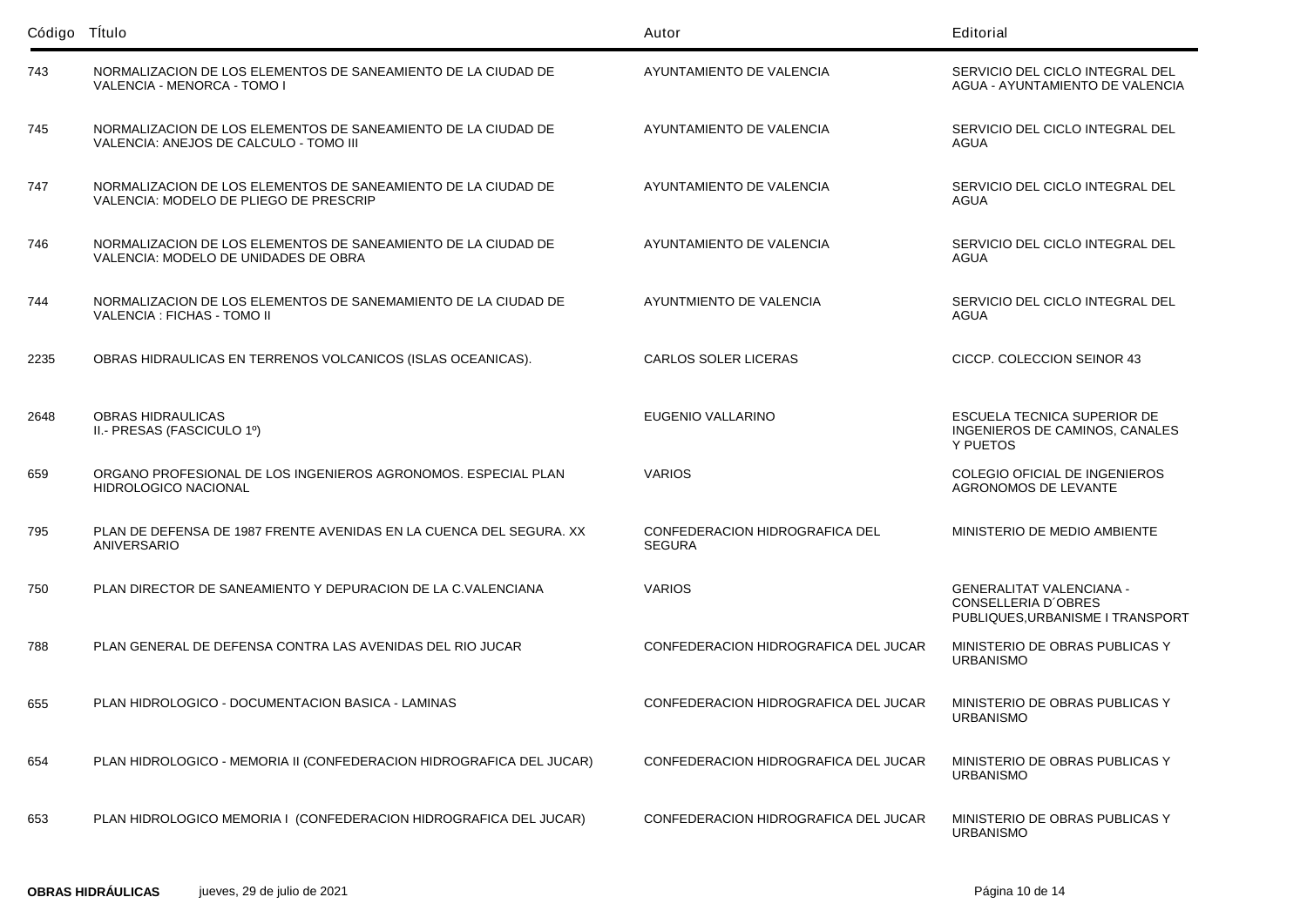| Código Título |                                                                                            | Autor                                                                     | Editorial                                                                                  |
|---------------|--------------------------------------------------------------------------------------------|---------------------------------------------------------------------------|--------------------------------------------------------------------------------------------|
| 658           | PLAN NACIONAL DE OBRAS HIDRAULICAS. 1933, ELABORADO POR MANUEL LORENZO<br>PARDO.           | <b>VARIOS</b>                                                             | MINISTERIO DE OBRAS PUBLICAS.<br>TRANSPORTE Y MEDIO AMBIENTE.                              |
| 802           | PLANOS HISTORICOS DE OBRAS HIDRAULICAS.                                                    | <b>VARIOS</b>                                                             | <b>CEHOPU</b>                                                                              |
| 721           | PLIEGO DE PRECRIPCIONES TECNICAS GENERALES PARA TUBERIAS DE<br>ABASTECIMIENTOS DE AGUA     | DIRECCION GENERAL DE OBRAS HIDRAULICAS                                    | MINISTERIO DE OBRAS PUBLICAS Y<br><b>URBANISMO</b>                                         |
| 741           | PLIEGO DE PRESCRIPCIONES TECNICAS GENERALES PARA TUBERIAS DE<br>SANEAMIENTO DE POBLACIONES | <b>COMISION PERMANENTE DE TUBERIAS DE</b><br>ABAST DE AGUAS Y SANEAMIENTO | MINISTERIO DE OBRAS PUBLICAS Y<br><b>URBANISMO</b>                                         |
| 665           | POLITICA HIDRAULICA                                                                        | <b>JOAQUIN CASTA MARTINEZ</b>                                             | CIENCIAS Y HUMANIDADES E<br>INGENIERIA Nº 1. COLEGIO<br>INGENIEROS DE CAMINOS, CANALES     |
| 758           | POZOS CLASIFICADORES Y FILTROS BIOLOGICOS - OMS - MANUAL TECNICA DE<br><b>APLICACIONES</b> | OMS IBERICA S.A                                                           |                                                                                            |
| 757           | POZOS CLASIFICADORES Y FILTROS BIOLOGICOS OMS                                              | OMS IBERICA S.A                                                           |                                                                                            |
| 719           | POZOS DE DRENES HORIZONTALES                                                               | LEOPOLDO BISBAL                                                           | E.T.S DE INGENIEROS DE CAMINOS,<br>CANALES Y PUERTOS -<br><b>U.POLITECNICA DE VALENCIA</b> |
| 704           | PRESA DE RIALB                                                                             | <b>FRANCISCO HIJOS BITRIAN</b>                                            | CONFEDERACION HIDROGRAFICA<br><b>DEL EBRO</b>                                              |
| 701           | PRESAS DE HORMIGON COMPACTADO                                                              | <b>VARIOS</b>                                                             | INST. NACIONAL DEL CEMENTO /IECA/                                                          |
| 692           | PRESAS ANTIGUAS DE EXTREMADURA                                                             | <b>JOSE ANTONIO GARCIA-DIEGO</b>                                          | FUNDACION JUANELO TURRIANO                                                                 |
| 683           | PRESAS DE ESCOLLERA CON PANTALLA DE HORMIGON                                               | COMITE DE MATERIALES PARA PRESAS DE<br>MATERIALES SUELTOS                 | MONOGRAFIAS 20. COLEGIO<br>INGENIEROS DE CAMINOS, CANALES<br>Y PUERTOS                     |
| 702           | PRESAS DE HORMIGON COMPACTADO.                                                             | I.E.C.A (INSTITUTO ESPAÑOL DEL CEMENTO Y<br>SUS APLICACIONES ) VARIOS.    | I.E.C.A (INSTITUTO ESPAÑOL DEL<br>CEMENTO Y SUS APLICACIONES ).                            |
| 711           | PRESAS DE HORMIGON PROBLEMAS EVOLUTIVOS                                                    | EDUARDO SALETE Y CARLOS LANCHA                                            | COLEGIO INGENIEROS DE CAMINOS,<br><b>CANALES Y PUERTOS</b>                                 |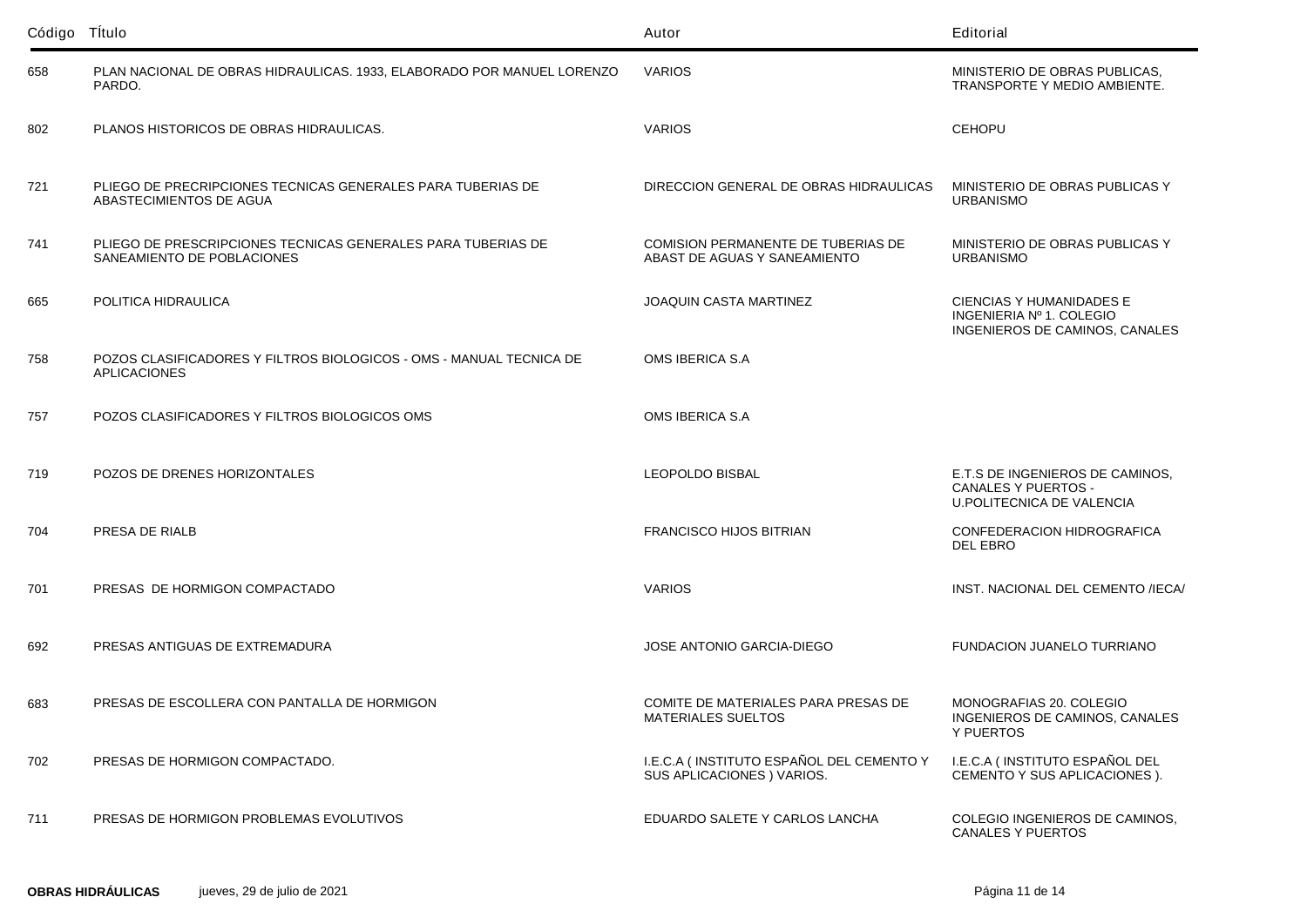| Código Título |                                                                                       | Autor                                            | Editorial                                                                                 |
|---------------|---------------------------------------------------------------------------------------|--------------------------------------------------|-------------------------------------------------------------------------------------------|
| 703           | PRESAS INFLABLES                                                                      | <b>GHESA</b>                                     | <b>GHESA</b>                                                                              |
| 2155          | PRESENTACIONES IBERINCO                                                               | <b>IBERDROLA</b>                                 |                                                                                           |
| 806           | PROGRAMA, CALENDARIO Y FORMULAS DE CONSULTA DEL PROCESO DE<br><b>PALNIFICACION</b>    | CONFEDERACION HIDROGRAFICA DEL JUCAR             | MINISTERIO DE MEDIO AMBIENTE                                                              |
| 691           | PROGRAMAS DE ORDENADOR PARA EL CALCULO DE PRESAS VALIDACION<br>MONOGRAFIAS 22.        | COMITE " AD NOC " DE CALCULO DE PRESAS           | COLEGIO INGENIEROS DE CAMINOS,<br><b>CANALES Y PUERTOS</b>                                |
| 734           | PRONTUARIO DE INSTALACION DE TUBERIAS ABASTECIMIENTO, RIEGO Y<br><b>SANEAMIENTO</b>   | <b>VARIOS</b>                                    | <b>URALITA</b>                                                                            |
| 807           | PROYECTO DE PARTICIPACION PUBLICA EN EL PROCESO DE PLANIFICACION                      | CONFEDERACION HIDROGRAFICA DEL JUCAR             | MINISTERIO DE MEDIO AMBIENTE                                                              |
| 736           | PROYECTO DE REDES DE DISTRIBUCION DE AGUA EN POBLACIONES.                             | JOSE LIRIA MONTAÑES                              | COLEGIO INGENIEROS DE CAMINOS,<br>CANALES Y PUERTOS. COLECCIÓN<br>SEINOR Nº 1             |
| 648           | R.D. 1664/1998 DE 24/VII- APROBACION DE PLANES HIDROLOGICOS DE CUENCA.                | MINISTERIO DE MEDIO AMBIENTE.                    | BOLETIN OFICIAL DEL ESTADO Nº 191<br>MARTES 11 DE AGOSTO 1998 PAG.<br>27296 Y SIG.        |
| 814           | RAZON Y SED                                                                           | <b>VARIOS</b>                                    | C.I.C.C.P.                                                                                |
| 752           | RECOMENDACIONES PARA TUBERIAS DE HORMIGON ARMADO EN REDES DE<br>SANEAMIENTO Y DRENAJE | <b>CEDEX</b>                                     | MINISTERIO DE FOMENTO                                                                     |
| 670           | REGLAMENTO TECNICO SOBRE SEGURIDAD DE PRESAS Y EMBALSES (ORDEN DE 12-<br>$3-96$       | COMISION DE NORMAS PARA GRANDES<br><b>PRESAS</b> | M.O.P.T.M.A                                                                               |
| 782           | REGULACION HIDRAULICA                                                                 | <b>J.DANIEL GUTIERREZ ESCUDERO</b>               | COLEGIO INGENIEROS DE CAMINOS,<br>CANALES Y PUERTOS - MURCIA                              |
| 816           | REPARACION DE OBRAS HIDRAULICAS DE HORMIGON                                           | <b>VARIOS</b>                                    | MONOGRAFIAS Nº 5. COLEGIO<br>INGENIEROS DE CAMINOS, CANALES<br>Y PUERTOS                  |
| 779           | REUTILIZACION DE AGUAS DEPURADAS. JORNADAS TECNICAS.                                  | ALEJANDRO ZARZUELA LOPEZ Y OTROS                 | COLEGIO INGENIEROS DE CAMINOS.<br>CANALES Y PUERTOS. DEMARCACION<br>COMUNIDAD VALENCIANA. |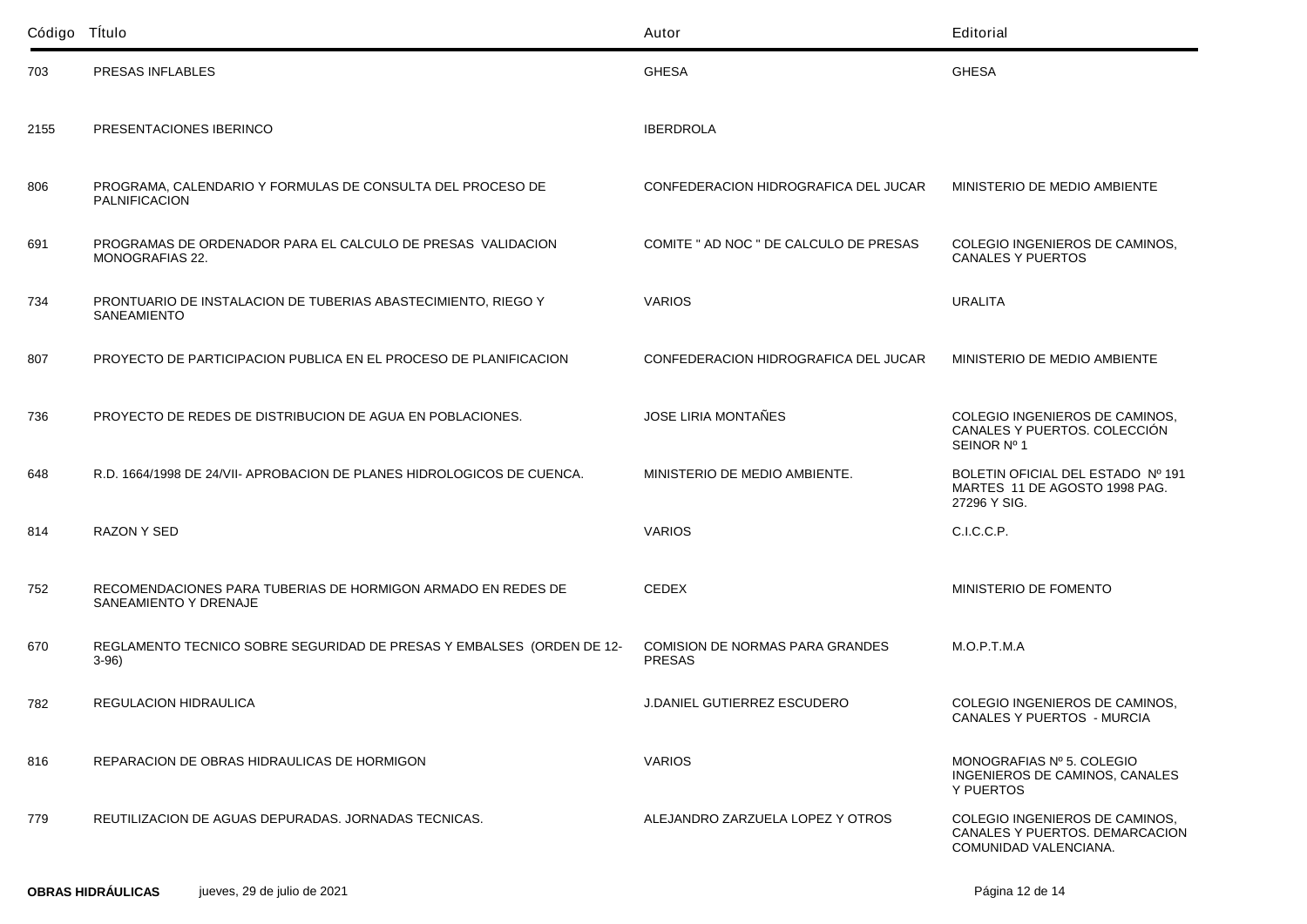| Código Título |                                                                                                          | Autor                                                                               | Editorial                                                                          |
|---------------|----------------------------------------------------------------------------------------------------------|-------------------------------------------------------------------------------------|------------------------------------------------------------------------------------|
| 798           | RIESGOS DE AVENIDAS EXTRAORDINARIAS - ESTUDIO BASE EN LA COMARCA DE<br>"L'HORTA NORD", MEMORIAS          | C.I.C.C.P - C. VALENCIANA                                                           | C.I.C.C.P - C. VALENCIANA                                                          |
| 799           | RIESGOS DE AVENIDAS EXTRAORDINARIAS - ESTUDIO BASE EN LA COMARCA DE<br>"L'HORTA NORD". PLANOS            | C.I.C.C.P - C. VALENCIANA                                                           | C.I.C.C.P - C. VALENCIANA                                                          |
| 667           | SALTOS DE AGUA Y PRESAS DE EMBALSE - TOMO I SALTOS DE AGUA                                               | J.L. GOMEZ NAVARRO - JOSE JUAN ARACIL                                               | <b>TIPOGRAFIA ARTISTICA</b>                                                        |
| 668           | SALTOS DE AGUA Y PRESAS DE EMBALSE - TOMO II PRESAS DE EMBALSE                                           | J.LUIS GOMEZ NAVARRO - JOSE JUAN ARACIL                                             | <b>TIPOGRAFIA ARTISTICA</b>                                                        |
| 764           | SANEAMIENTO Y ALCANTARILLADO                                                                             | AURELIO HERNANDEZ MUÑOZ                                                             | SEINOR Nº 7. COLEGIO INGENIEROS<br>DE CAMINOS, CANALES Y PUERTOS                   |
| 678           | SEGURIDAD DE PRESAS - RECOMENDACIONES                                                                    | <b>COMISION INTERNACIONAL DE GRANDES</b><br><b>PRESAS</b>                           | MINISTERIO DE OBRAS PUBLICAS Y<br><b>URBANISMO</b>                                 |
| 673           | SEGURIDAD DE PRESAS Y EMBALSES. NORMATIVA Y RECOMENDACIONES                                              | FERNANDO DELGADO RAMOS                                                              | COLEGIO DE INGENIEROS DE<br>CAMINOS Y COMITE NACIONAL<br>ESPAÑOL DE GRANDES PRESAS |
| 800           | SELECCION DE LA AVENIDA DE PROYECTO                                                                      | COMITE ESPAÑOL DE GRANDES PRESAS                                                    | MONOGRAFIAS Nº 13. COLEGIO<br>INGENIEROS DE CAMINOS, CANALES<br>Y PUERTOS          |
| 698           | SEMINARIO SOBRE DEPOSITOS DE RETENCION DE AGUAS PLUVIALES.<br>EXPERIENCIAS DE BARC. Y VALENCIA.          | <b>VARIOS</b>                                                                       | COLEGIO INGENIEROS DE CAMINOS,<br>CANALES Y PUERTOS COMUNIDAD<br>VALENCIANA.       |
| 666           | SI YO FUERA PRESIDENTE. LA HIDRAULICA COMO SOLUCION A LAS NECESIDADES<br><b>HIDRICAS</b>                 | <b>JUAN BENET GOITIA</b>                                                            | C.I.C.C.P. DEMARCACION DE MURCIA                                                   |
| 809           | SINTESIS DEL PROCESO DE PARTICIPACION PUBLICA E INFORME DE LAS<br>OBSERVACIONES Y ALEGACIONES, MAYO 2008 | CONFEDERACION HIDROGRAFICA DEL JUCAR                                                | MINISTERIO DE MEDIO AMBIENTE                                                       |
| 723           | SISTEMAS DE CANALIZACION DE AGUAS                                                                        | AENOR                                                                               | <b>AENOR</b>                                                                       |
| 817           | SISTEMAS URBANOS DE DRENAJE SOSTENIBLE (SUDS), JORNADA TECNICA                                           | <b>SARA PERALES MOMPARLER</b>                                                       | COICCP DEMARCACION DE VALENCIA                                                     |
| 793           | SOLUCION SUR DE VALENCIA (RIADA DEL TURIA EL 14-10-1957)                                                 | DIRECCION GENERAL DE OBRAS<br>HIDRAULICAS - CONFEDERACION<br>HIDROGRAFICA DEL JUCAR | MINISTERIO DE OBRAS PUBLICAS Y<br><b>URBANISMO</b>                                 |